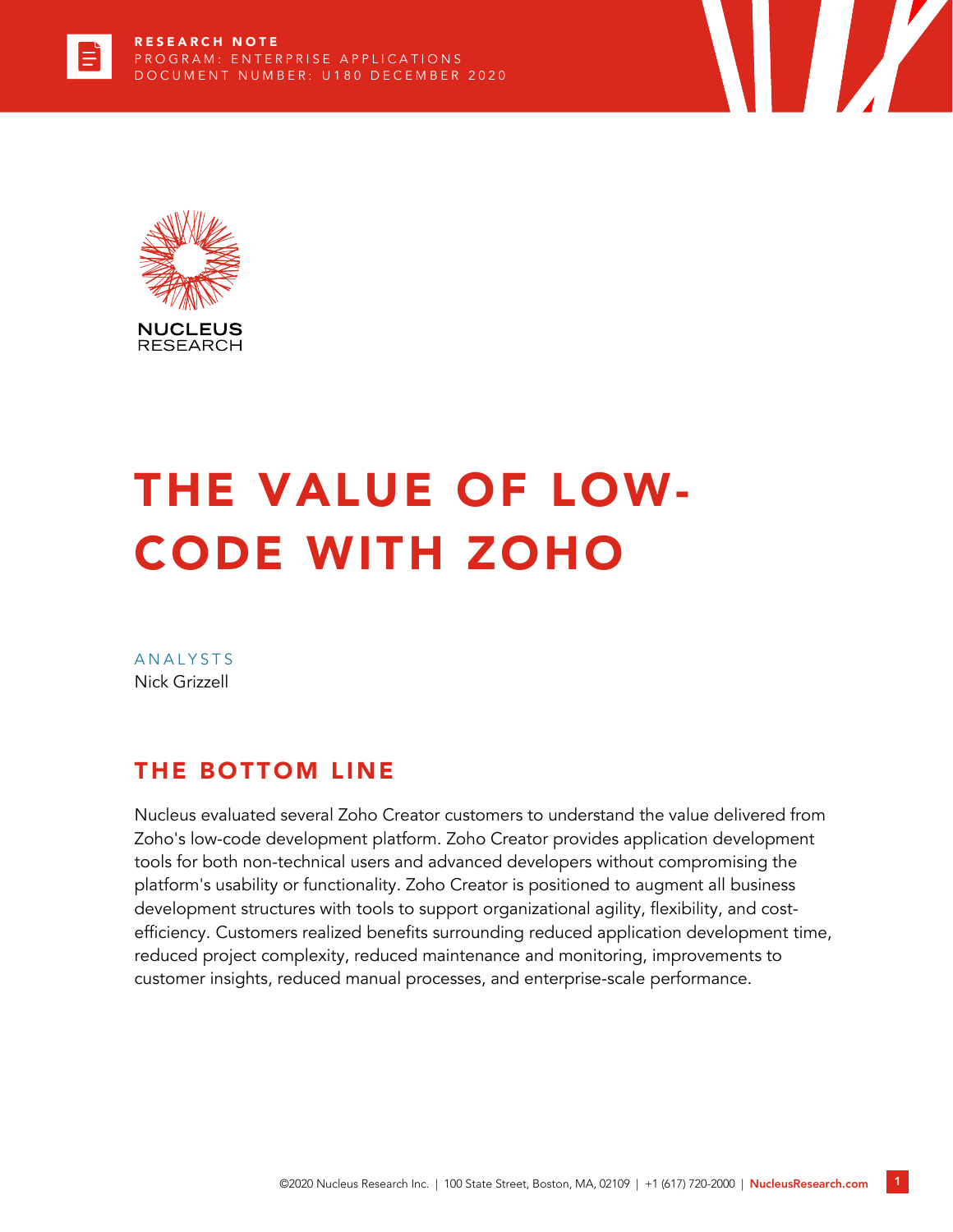## **OVERVIEW**

Zoho Creator provides a graphical drag-and-drop low-code platform with an IDE allowing both non-technical business-level users and developers to create online database applications centered around their business functions. The low-code platform covers the entire lifecycle of an application deployment project from development to delivery, and with Deluge, a powerful scripting language, users can design applications with little to no code involved. As with many low-code development platforms, Zoho Creator allows users to build and run applications without the need for on-premises infrastructure, saving companies time and money on maintenance. The solution also deploys an easy to navigate and visually appealing UI to support drag and drop visual builders for front-end and back-end development. Business-level users and developers can use these visual builder functionalities to accelerate the creation of forms, pages, and dashboards and simplify processes surrounding integration, workflows, and customer portals. For all skillsets, Zoho provides functionality for one-click deployment, cross-platform compatibility, and autoscaling for diverse architectures. Within the low-code platform, a developer can build, design, preview, and deploy applications that are compatible with web, mobile, and tablets all at once without additional efforts.

To further support both non-technical users and developers, Zoho deploys toolkits to assist throughout the development cycle. For example, the IDE in Zoho Creator verifies each line of code to detect issues before going too deep into the application development. This helps simplify the process of creating forms, reports, and customized HTML pages within the solution. Workflows can be added to forms and reports through a drag-and-drop interface to automate tasks and custom actions. Additionally, Zoho Creator supports web and mobile SDKs, widgets, and extensions to meet all developers' customizability standards.

Zoho's agile development environment centers around key toolsets such as Sandbox, version control, data connectors, templates, and APIs, and SDKs. The Sandbox allows users to create a copy of an application for editing and testing before fully deploying the application. Zoho's support for version control means that users can recall specific versions of the written code to accelerate the debugging process. Templates offer ready-to-use applications that can be rapidly deployed without sacrificing flexibility and customizability. The solution also provides REST and SOAP APIs that are immediately available without building endpoints. For security, Zoho Creator supports SAML, LDAP, and OAuth2 protocols to ensure users have extensive access management control.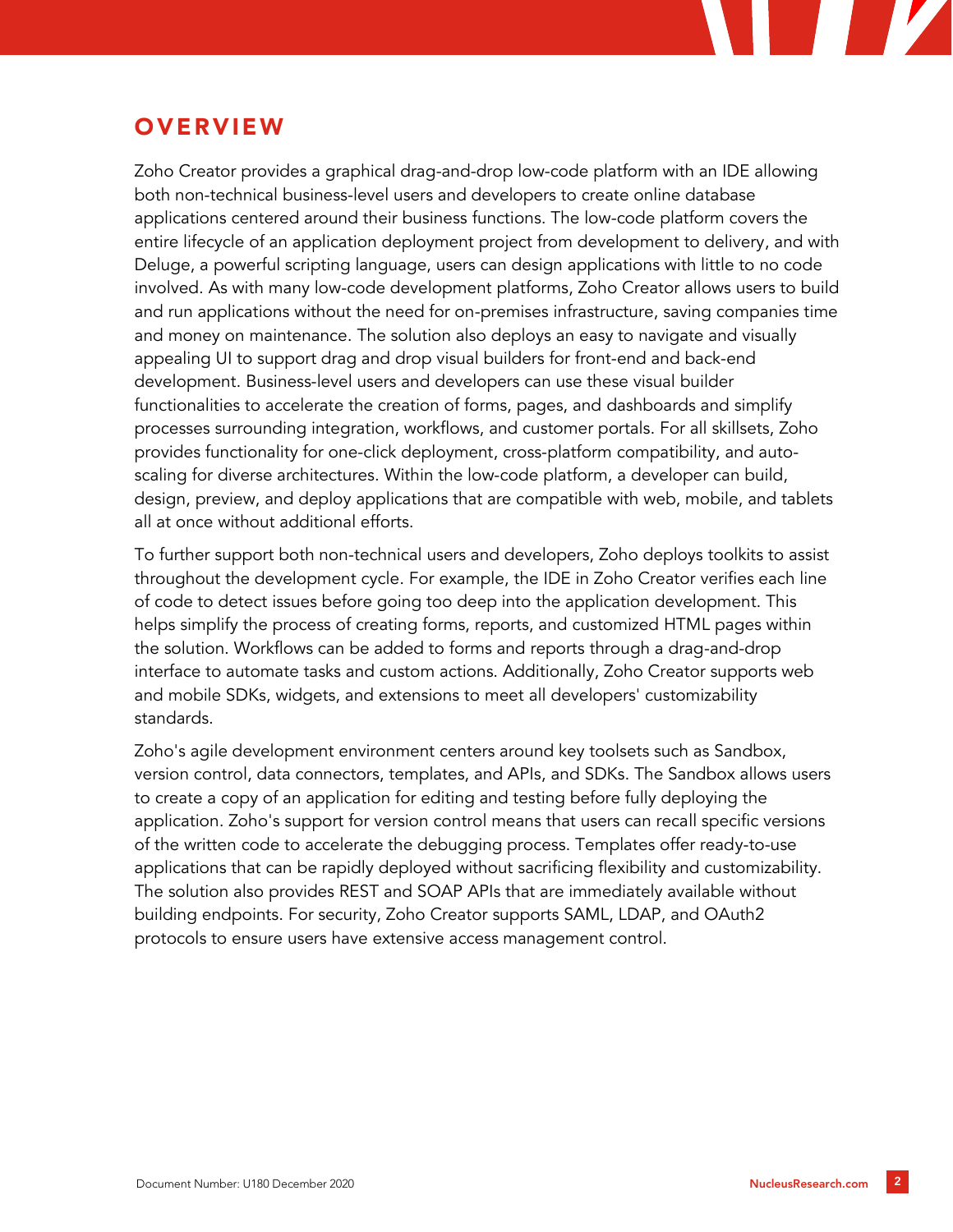## KEY BEN EFIT AREAS

Nucleus identified the following specific benefits from the experiences of Zoho Creator customers. Companies realized benefits across multiple segments, including reduced application development time, improvements in managing complex projects, reduced maintenance and monitoring, improvements to customer insights, reduced manual processes, and enterprise-scale performance. Out of these positive factors, the three highlighted below stood out as commonly experienced benefits across customers and industries:

Increased Employee Efficiency. Manual tasks surrounding the development of applications can compound the development lifecycle

and lead to project delays and an increase in complexity. With many app development tools, users need previous coding experience and can spend more time defining schemas instead of completing the data maps that use them. Zoho Creator abstracts many application development tasks at a platform level without the need for advanced coding. Non-technical users can access this in a low-code environment through a graphical drag-and-drop user interface.

Reduce the time to develop applications by 50 percent

With one company, IT teams also achieved a full 50 percent reduction in time and labor required to perform primary service lines. The time savings allowed employees to direct more attention to value-driven processes within the company, further driving revenue and growth.

**Foster scalability.** For many organizations, growth is a positive factor but can increase costs surrounding employees, infrastructures, and maintenance. Sustained business growth necessitates an increased demand for business applications, which increases the need for application development tools. Additionally, large traditional application development projects are often extremely complex for even the most skilled and experienced team of developers. Furthermore, working between applications that may or may not use the same coding or structure can create integration issues. This can potentially turn compatibility issue troubleshooting into an entire project consuming an inordinate amount of time and resources. A low-code development platform like Zoho Creator provides a simplified platform to help employees develop complex business applications to cut down the time taken for application development to days and weeks from months and years. The simplified structure increases the overall productivity leading to increased customer satisfaction and growth in the number of new clients. For instance, a client used Zoho Creator to automate manual financial management functions. Increased productivity allowed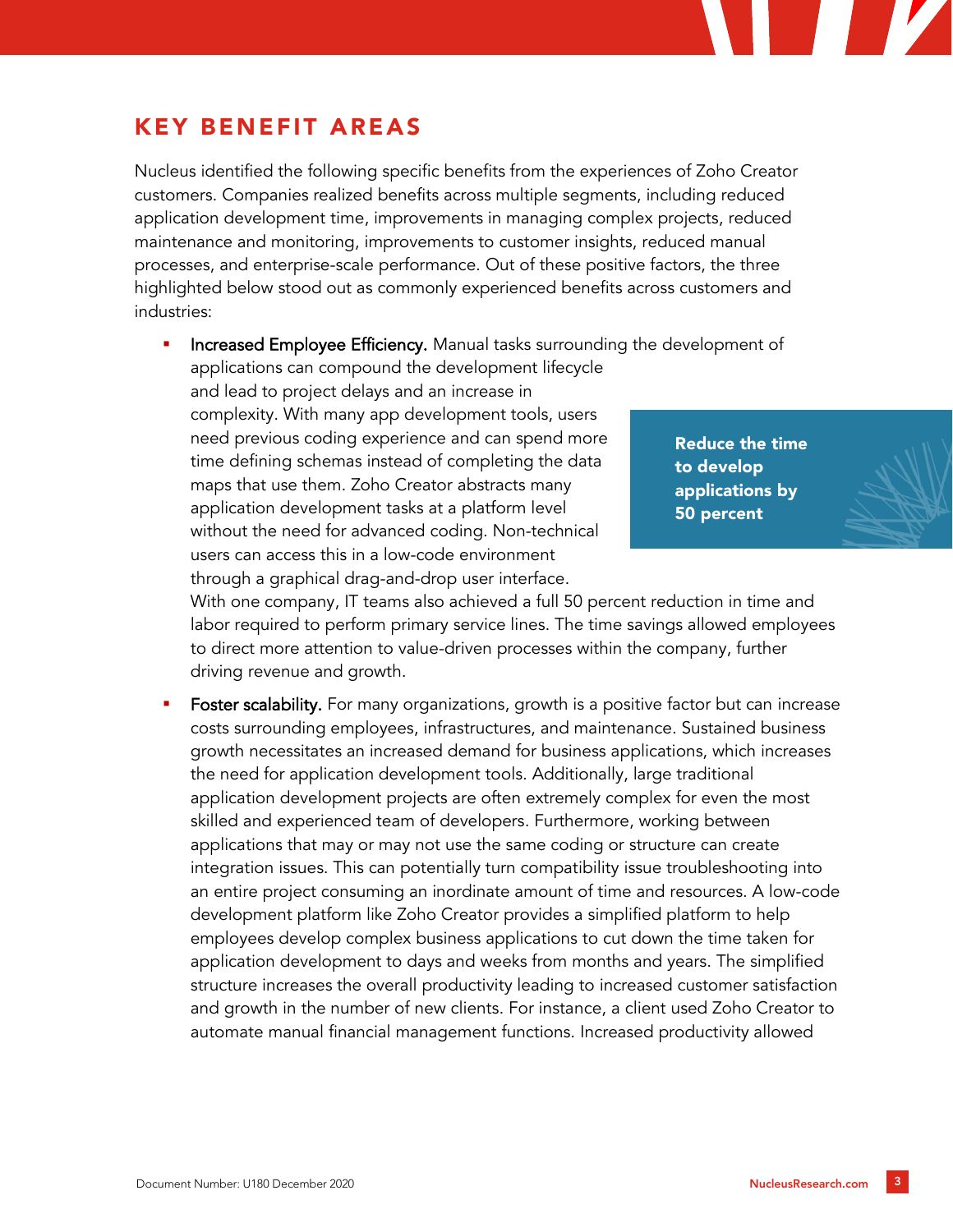them to triple the size of the business while keeping the team sizes flat along with rapidly expanding the business on a flat technology budget for four years running.

Reduced Maintenance and Monitoring. Manual tasks surrounding the maintenance and monitoring of systems require multiple hours of fact-checking and crossreferencing each day. These tasks are necessary but take time away from datafocused employees from developing applications and analyzing data for value-

added insights. With Zoho Creator, users can reduce the number of manual tasks associated with maintenance and management processes while also reducing the overall complexity of application development. For one company, the time needed to maintain and monitor applications and application development processes saw a 60 percent reduction. The low-code platform could assist non-technical

Scale app development operations while maintaining a flat technology budget



users and developers throughout the development lifecycle with processes such as creating forms, reports, and customized HTML pages.

## CUSTOMER PROFILES

#### INFORMATION TECHNOLOGY AND SERVICES COMPANY

The company is an enterprise-level information technology and services company that helps clients in major industries evaluate, secure, and manage technology on the go, either onpremises or in the cloud. The company provides flexible and interoperable services, including mobility, cloud, collaboration, data, cybersecurity, and software and IT as a service. Additionally, the company aims to mitigate technology risks for clients and accelerate time to value.

As the company continued to grow, it required a solution to assist in creating custom applications to run on a highly customized section of the business. The previous solution struggled with scalability and flexibility and did not offer a modern working environment for developers. The company considered solutions such as Microsoft, PowerApps, and Zappier, but none checked off all the boxes.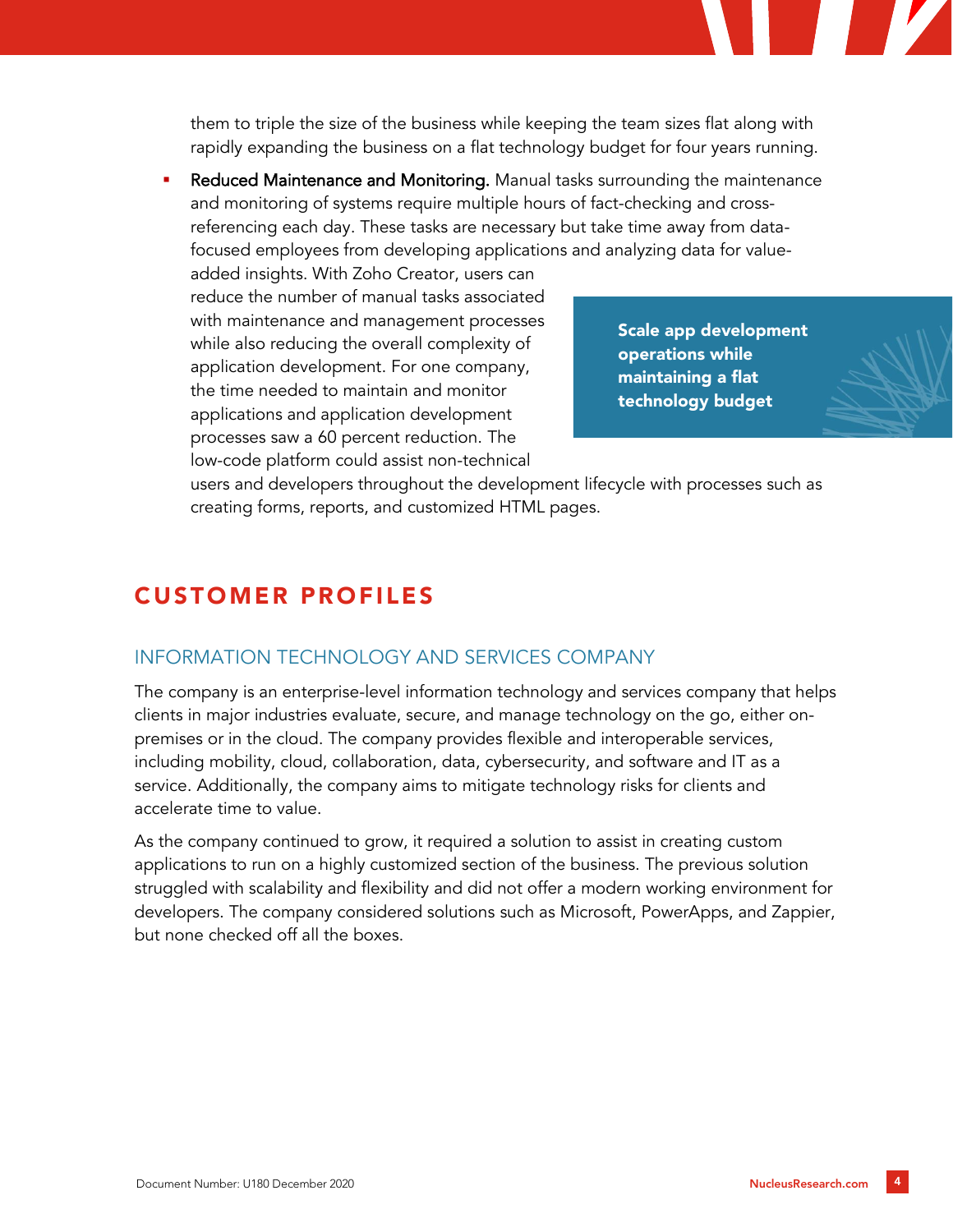Upper-level management decided to move forward with Zoho Creator to accelerate time to market and simplify development processes to increase efficiency and reduce costs. Zoho Creator helped the company achieve these initial goals and more by allowing less skilled developers to quickly bring solutions to market. Furthermore, Zoho Creator provided a simpler and more streamlined path to integration with other solutions and systems, further reducing the complexity for employees. The company highlighted the fact that back-end databases are created automatically as well as RESTful APIs. Federation made SSO a breeze, and Deluge gave the company increased flexibility not just within Creator but also

when consuming third-party APIs. Benefits realized surrounded significant cost savings from reduced application development complexity as many of the employees working with Zoho Creator had no developer or IT experiences but could create and modify full applications.

Increase app development operations while keeping team sizes flat

#### HEALTH, WELLNESS & FITNESS COMPANY

The company is a medium-sized health, wellness, and

fitness company that builds relationships with companies to support employee health. The company focuses on musculoskeletal injury and disability prevention in areas such as sports medicine, office ergonomics, small site solutions, and specialized solutions. The company helps address early discomfort with OSHA compliant discomfort management treatment to prevent employees from future injury.

The company's growth had rapidly outstripped the capabilities of its legacy technology solutions and development partners. Developers and non-technical users needed a nextgeneration scalable platform that could handle the dramatically escalating level of complexity. The new platform also needed to be priced lower than the previously deployed legacy technology solutions. Managers also wanted to move development in house to allow for rapid development, iteration, and deployment. The IT department lacked a full stack development team, so a robust low-code platform solution seemed like the ideal path to take.

Before settling on a low-code platform, the company considered a broad array of solutions. The company looked at Salesforce, Heroku, Pega Systems, Google App Maker, Cloud Foundry, and QuickBase but ultimately settled on Zoho Creator. The CTO stated that "not every day are you able to achieve a goal of doing dramatically more, for a much lower cost with technologies and resources." Zoho Creator enabled the company to automate many previously manual Accounts Payable and Case Management functions allowing teams to triple the size of the business while keeping the team sizes flat. Additionally, the company could support the rapidly expanding business with a flat technology budget for four years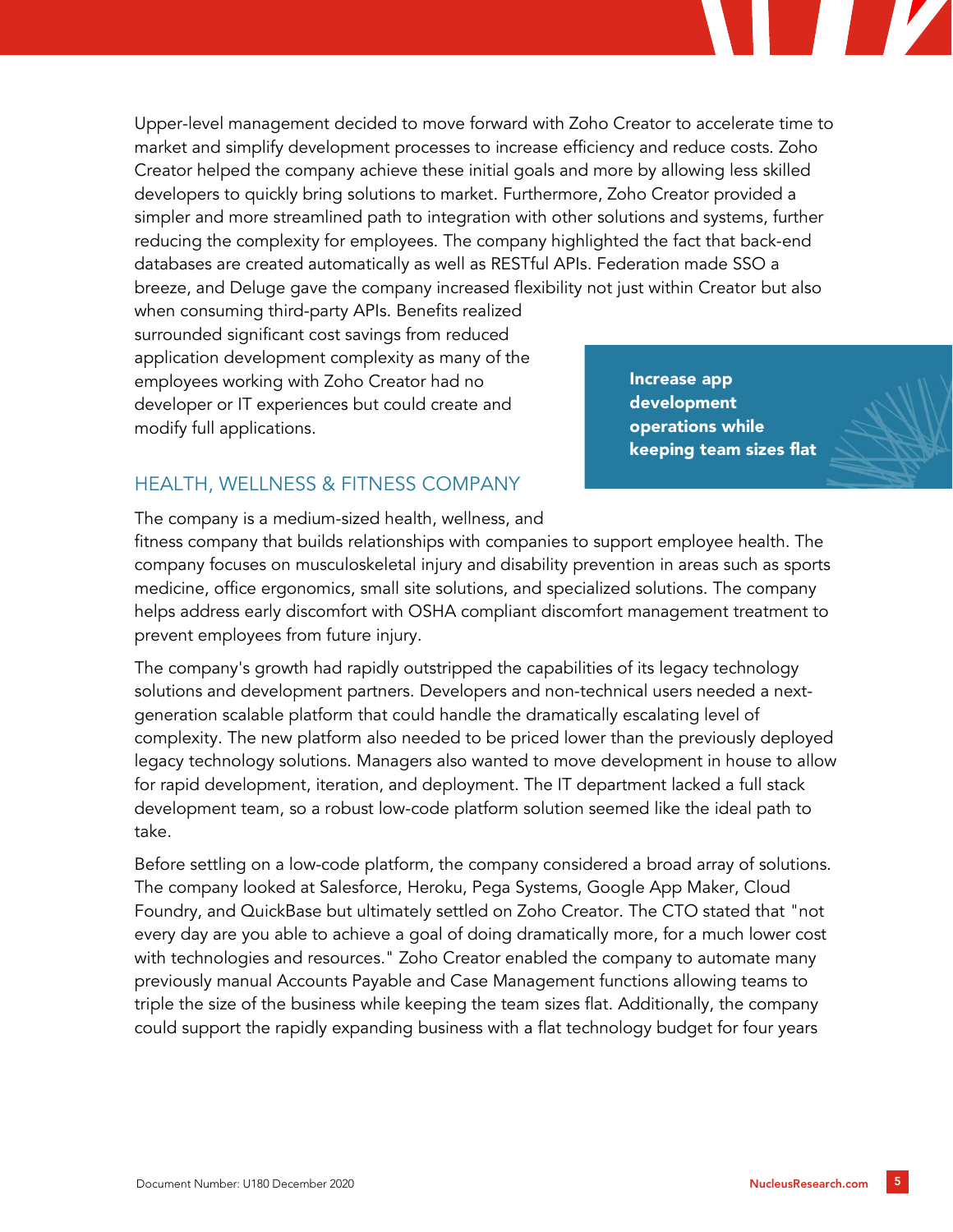running. IT teams also achieved a full 50 percent reduction in time and labor required to perform primary service lines. Upper-level management continued to drive efficiencies with the Zoho Creator platform and leveraged the gains to price their commercial software offerings at over 60 percent below prevailing market prices, largely chasing competitors out of the space. Altogether, the company experienced a significant ROI after deploying Zoho Creator throughout the business structure.

#### ELECTRICAL AND ELECTRONIC MANUFACTURING COMPANY

The company is an enterprise-level electrical and electronic manufacturing company

providing lighting for professionals and consumers. The connected lighting offerings bring light and the data they collect to devices, places, and people. The company aims to enhance public spaces, workplaces, and homes with lighting products, systems, and services while delivering energy-efficient solutions.

The company looked towards a low-code solution to assist with ERP applications and systems. The ERP systems often had process

Zoho Creator helps companies price commercial software offerings 60 percent below prevailing market prices

gaps that must be filled, and this required using the same ERP platform. The process proved to be complicated, time-consuming, and costly, so the company looked towards low-code platforms as the solution. Before moving forward with Zoho Creator, the company considered solutions such as QuickBase, Ninox, Appenate, and Mendix. The company created a checklist for the selection process categorized by features, integration capabilities, reputation, and cost. With these factors in mind, the company said it quickly gravitated towards Zoho Creator as the platform carried the most weight across all categories. The deployment is still new as the company has only been using Zoho Creator for two months, but benefits have already been realized. Although experience is low, the employees could create three modules and multiple tools with more than 50 forms, as well as 100 reports and dashboards. The efficiency gains were significant as the productivity increase outpaced the previously deployed ERP development tools. The company also stated that the time needed to maintain applications and application development processes saw a 60 percent reduction. The time savings were attributed to Zoho Creator's coverage of the entire application deployment lifecycle from development to delivery. Additionally, the toolkits provided to non-technical users assisted them throughout the development cycle, helping to simplify the process of creating forms, reports, and customized HTML pages within the solution.